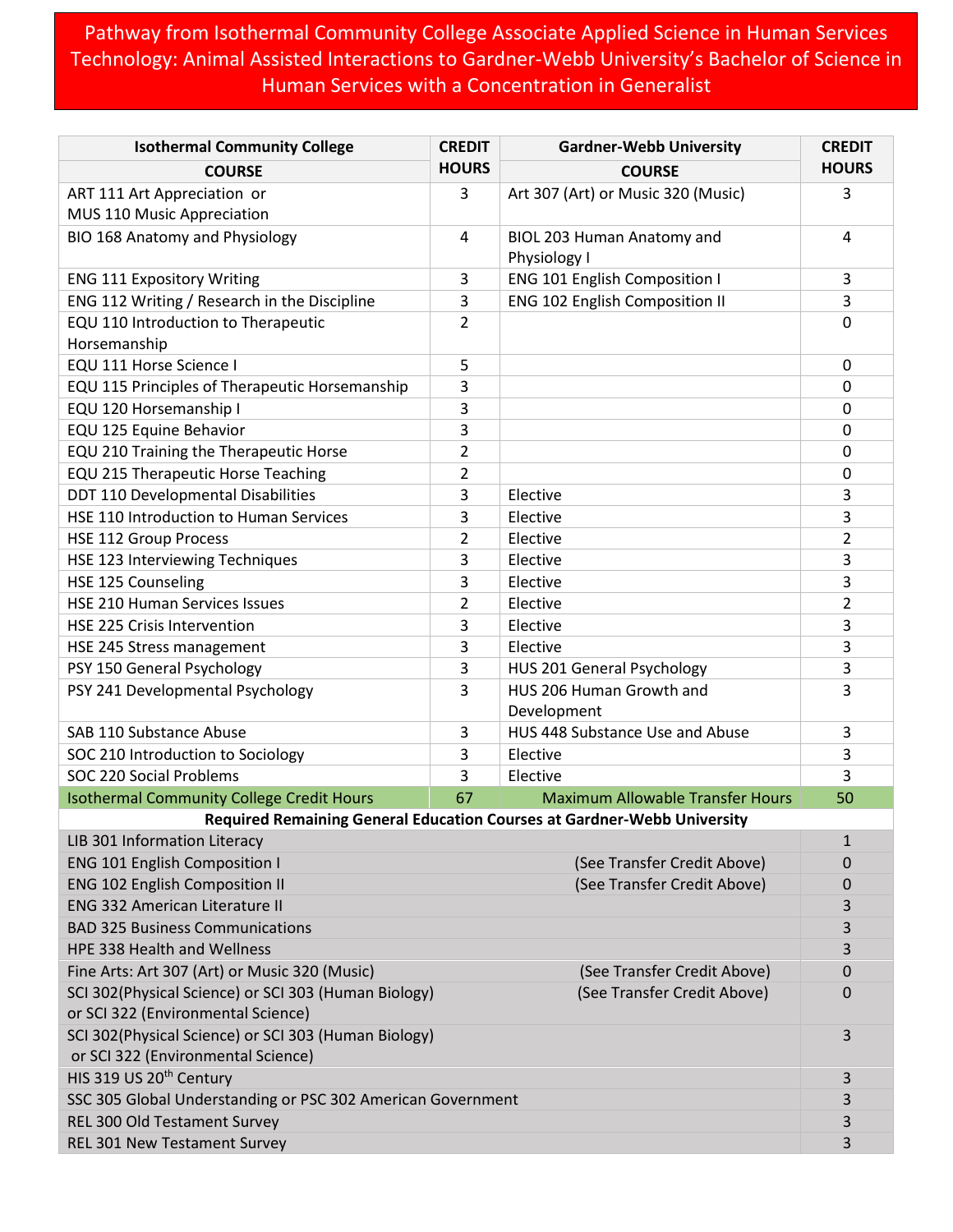| MTH 316 Fundamentals of Statistics and Probability or MTH 320 Math for the Liberal Arts<br>3 |                             |       |  |
|----------------------------------------------------------------------------------------------|-----------------------------|-------|--|
| <b>Required Courses in Human Services</b>                                                    |                             |       |  |
| <b>HUS 201 General Psychology</b>                                                            | (See Transfer Credit Above) | 0     |  |
| HUS 206 Human Growth and Development                                                         | (See Transfer Credit Above) | 0     |  |
| HUS 300 Ethical Issues in Human Services                                                     |                             | 3     |  |
| <b>HUS 302 Group Dynamics</b>                                                                |                             | 3     |  |
| <b>HUS 304 Human Services Profession</b>                                                     |                             | 3     |  |
| HUS 311 Diversity and Multicultural Foundations in Human Services                            |                             | 3     |  |
| HUS 404 Case Management and Assessment                                                       |                             | 3     |  |
| HUS 411 Applied Psychopathology                                                              |                             | 3     |  |
| HUS 426 Crisis, Trauma, and Intervention Strategy                                            |                             | 3     |  |
| HUS 499 Applications in Human Services                                                       |                             | 3     |  |
| <b>Concentration in Generalist (Choose 3 Courses)</b>                                        |                             |       |  |
| <b>HUS 320 Introduction to Clinical Practice</b>                                             |                             | 3     |  |
| HUS 374 Psychology of Religion                                                               |                             | 3     |  |
| HUS 399 Community Resource Development                                                       |                             | 3     |  |
| HUS 402 Introduction to Counseling                                                           |                             | 3     |  |
| HUS 406 Psychology of Personality                                                            |                             | 3     |  |
| HUS 412 Psychology of Aging                                                                  |                             | 3     |  |
| HUS 413 Understanding Nonprofit Organizations                                                |                             | 3     |  |
| HUS 416 Leadership in the Helping Profession                                                 |                             | 3     |  |
| <b>HUS 440 Family Dynamics</b>                                                               |                             | 3     |  |
| HUS 448 Substance Use and Abuse                                                              | (See Transfer Credit Above) | 0     |  |
| HUS 495 Internship in Human Services                                                         |                             | 3     |  |
| HUS 497 Internship in Human Services                                                         |                             | 3     |  |
| HUS 498 Internship in Human Services                                                         |                             | 3     |  |
| <b>FREE Elective Hours</b><br>12<br><b>Concentration in Clinical / Pre-Counseling</b>        |                             |       |  |
| HUS 320 Introduction to Clinical Practice                                                    |                             | 3     |  |
| HUS 402 Introduction to Counseling                                                           |                             | 3     |  |
| HUS 406 Psychology of Personality                                                            |                             | 3     |  |
| <b>FREE Elective Hours</b>                                                                   |                             | 10    |  |
| <b>Concentration in Family Dynamics</b>                                                      |                             |       |  |
| HUS 399 Community Resource Development                                                       |                             | 3     |  |
| HUS 412 Psychology of Aging                                                                  |                             | 3     |  |
| <b>HUS 440 Family Dynamics</b>                                                               |                             | 3     |  |
| <b>FREE Elective Hours</b>                                                                   |                             | 10    |  |
| <b>Concentration in Non-Profit Leadership</b>                                                |                             |       |  |
| HUS 399 Community Resource Development                                                       |                             | 3     |  |
| HUS 413 Understanding Nonprofit Organizations                                                |                             | 3     |  |
| HUS 416 Leadership in the Helping Profession                                                 |                             | 3     |  |
| <b>FREE Elective Hours</b>                                                                   |                             | 10    |  |
| <b>Concentration in Substance Use and Abuse</b>                                              |                             |       |  |
| HUS 399 Community Resource Development                                                       |                             | 3     |  |
| HUS 406 Psychology of Personality                                                            |                             | 3     |  |
| HUS 448 Substance Use and Abuse                                                              | (See Transfer Credit Above) | 3     |  |
| <b>FREE Elective Hours</b>                                                                   |                             | 10    |  |
|                                                                                              | <b>Gardner-Webb Hours</b>   | $60*$ |  |
|                                                                                              | <b>Total Hours</b>          | 120*  |  |